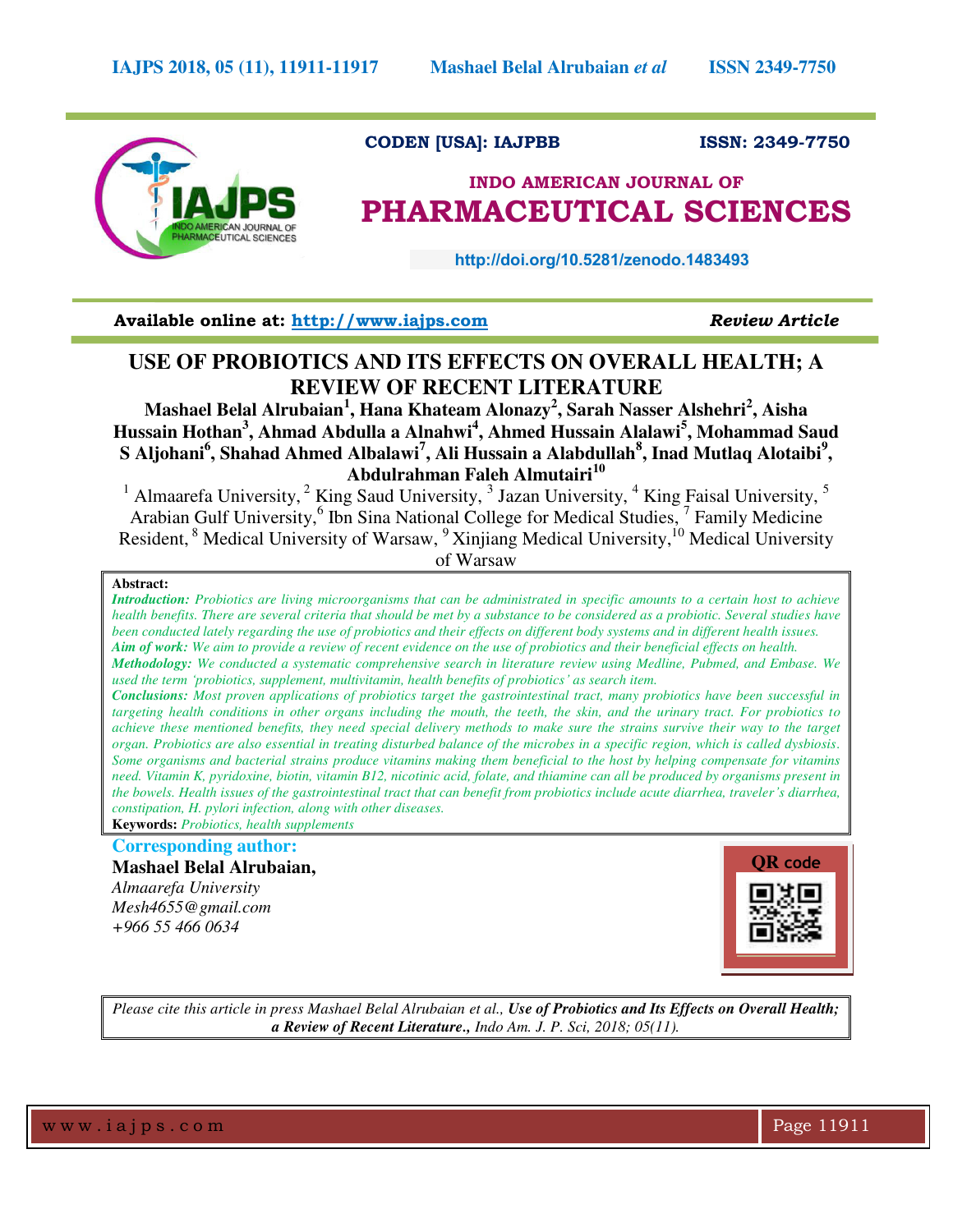#### **INTRODUCTION:**

According to the World Health Organization and the joint Food and Agriculture Organization, the definition is probiotics is 'living microorganisms that can be administrated in specific amounts to a certain host to achieve health benefits' (1). Examples of these probiotics include the powder milk that has living lactic acid organisms. For a kind of food to be considered a probiotic, there are several criteria that must be met (1). These criteria include:

- Proper assessment of the genetic identity of strains and type of species.
- Performing in-vitro experiments to detect possible benefits and characteristics of this probiotic (resistance to bile acids or digestive enzymes, activity against pathogenic organisms…).
- Complete safety profile and sufficient assessment of this probiotic to establish it is safety.
- Performing in-vivo experiments to detect health outcomes of the probiotic on the body of the host.

More recently, and in their joint meeting, the European Food and Feed Cultures Association, and the International Life Science Institute (ILSI) have defined probiotics as 'living food ingredients that can be consumed in specific amounts to achieve proven health benefits in the host' (2). From these definitions, we can understand that the main use of probiotics is to get possible health-related benefits following ingestion. Studies on probiotics and their use to improve health are not old and have been increasing and improving lately. Probiotics are generally administrated as supplements, components of a medication, or simply present in food. Regardless of the way of administration, it must have the ability to survive the whole digestive tract (including gastric secretions and bile salts) and to proliferate in the bowels. This is because the benefits of probiotics occur mainly through proliferation and exerting activity in the body. Some recent data have proposed the application of local probiotics, making viability and persistent efficacy a main target for a probiotic to be successful. Moreover, it is essential to conduct trials not only isolated probiotics strains, but also on commercialized probiotics. However, this is not always applicable, as companies refuse to publicly declare information on strains present in their products (3).

Specific mechanisms in which probiotics improve health status are not clear in most cases. Recent studies have suggested that probiotics could possibly have effects on the immune system. However, it is still not clear if, supposing this hypothesis is true, do probiotics need to be living in order to be able to stimulate the immune system? Whatever the answer of this question is, the current definitions of probiotics must be improved accordingly.

When regarding safety of probiotics, the European Food Safety Authorities still is still conservative regarding the use of probiotics, and they think that many of them have not yet been assessed sufficiently. According to the European Food Safety Authorities, in order for a probiotic to be used, several questions should be first addressed and answered (4). These include:

- Have the characteristics of this probiotics been sufficiently described?
- Have the potential benefits of this probiotics been sufficiently described and studies? And have its physiological benefits been studies?
- Have clinical trials been conducted on human subjects to provide solid evidence on these potential benefits?

Moreover, the World Health Organization and the joint Food and Agriculture Organization, in their guidelines regarding probiotics, they recommended that any commercial probiotic product should display all of the following information on its label (1):

- The strain, species, and genus of this probiotic, which should be clearly mentioned to avoid misleading.
- The minimum number of living strains within the probiotic when it reaches the end of its shelf-life.
- Suggested effective does of the probiotic that will achieve health benefits.
- Potential health benefits.
- Proper conditions for storage of the probiotic.
- detailed contact information available for consumers.
- When available, mentioning specifically health benefits rather than using general and vague words. For example, it would be preferred to state on the label of the probiotic that it decreases the incidence of rotavirus infection in children, rather than stating just that it improves the digestive tract function.

## **METHODOLOGY:**

We did a systematic search for blunt abdominal trauma and imaging using PubMed search engine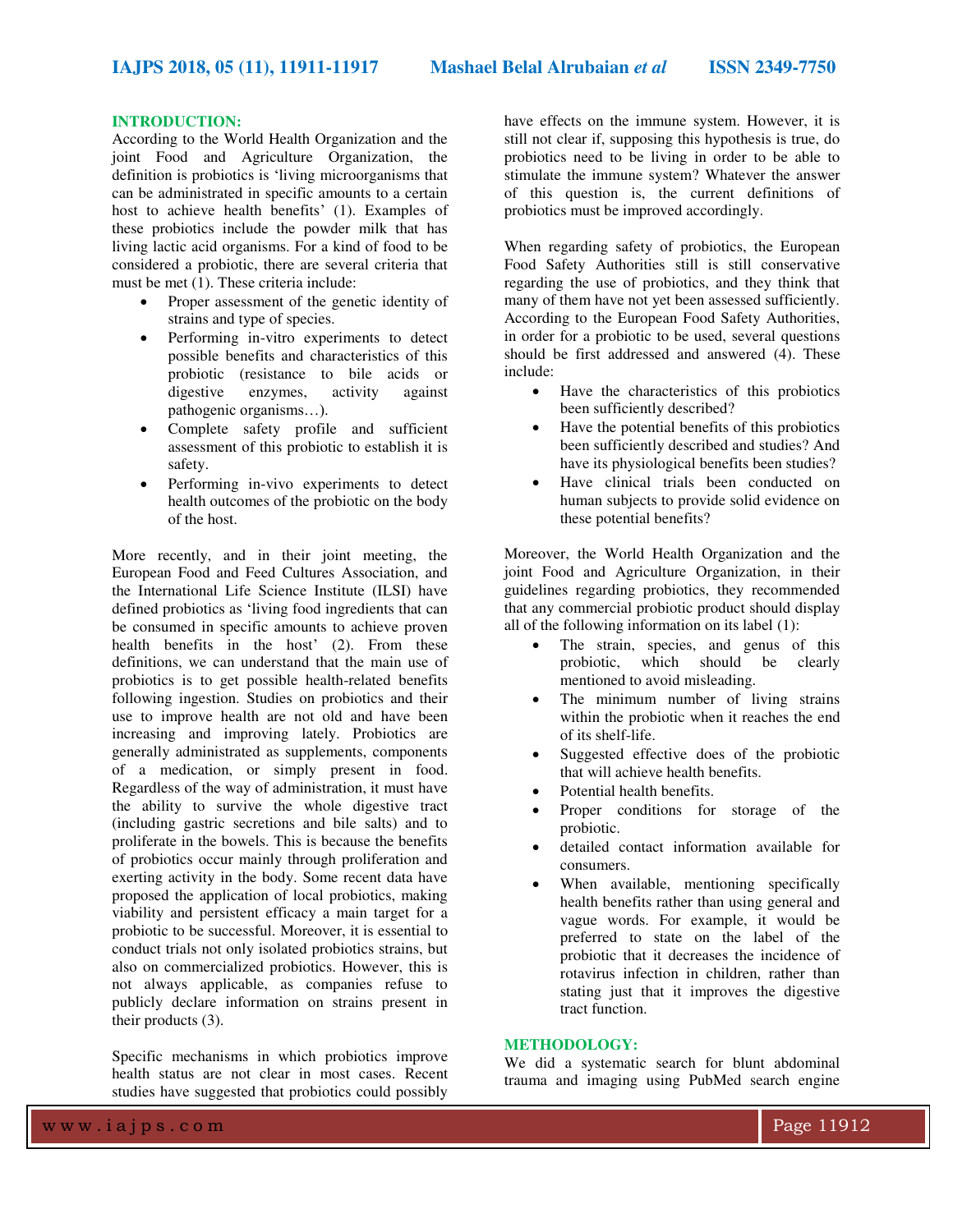[\(http://www.ncbi.nlm.nih.gov/\)](http://www.ncbi.nlm.nih.gov/). EMBSE, and Google Scholar search engine [\(https://scholar.google.com\)](https://scholar.google.com/) from January 1997 to March 2018. All relevant studies were retrieved and discussed. We only included full articles. The following search terms were used: probiotics, supplement, multivitamin, health benefits of probiotics

The study was approved by the ethical board of King Abdulaziz University.

#### **Functional characterization of probiotics:**

As we previously mentioned, the main goal of probiotics use is to enhance health condition in different body organs. Although, most proven applications of probiotics target the gastrointestinal tract, many probiotics have been successful in targeting health conditions in other organs including the mouth, the teeth, the skin, and the urinary tract (5). Applications of probiotics on the skin include the control of skin inflammation by orally consuming a specific type of probiotics that will affect this inflammation (6). Another use of probiotics has been their use to prevent the occurrence of infections in both the respiratory tract and the gastrointestinal using Lactobacillus (L.) rhamnosus GG probiotic (7). When it comes the applications in the gastrointestinal tract, there are a plethora of applications where different strains of probiotics are beneficial. These applications include the reduction of colonization of certain pathogens, decreasing bloating, improving immune response, enhancing synthesis of certain proteins, and improving transit of intestines.

For probiotics to achieve these mentioned benefits, they need special delivery methods to make sure the strains survive their way to the target organ. These delivery methods can be in the shape of matrix that will carry the probiotic. For example, a chocolate matrix has been recently produced and led to improved survival of the strain (8). Milk, yoghurt, kefir, cheese, cookies, cereals, sausages and other nutritional products have been used as matrices for the delivery of probiotics (9). Moreover, many probiotics have been used in infants' formulas to decrease the incidence and severity of diarrhea in infants (10).

Delivery of the probiotic does not necessarily have to always be through food. There has been some attempts to produce special ointments or sprays that will deliver probiotics to target organs  $(11)$ .

The delivery of the probiotic to the target organ is not enough. In most cases, health effects of the probiotic will only occur when the strain is delivered to the organ in an active state and in large numbers that are enough to establish effect. For example, when delivering a probiotic orally, the strain will have to be able to survive enzymes, and acidity throughout the gastrointestinal tract so it reaches the target while still viable. Previously mentioned food matrices have been found to significantly improve viability of probiotics strain throughout the gastrointestinal tract by altering PH and protecting these strains against enzymes. It is also possible to find another strain that has similar effects but higher resistance against these conditions (12).

After the probiotic strain has already been delivered and in sufficient concentrations and viable state, the next step is to establish its proliferation. It is clear that this strain will be considered foreign by other strains and organisms that are already there, making this step relatively hard. In order to achieve proper proliferation of the strain in the target organ, specific types of nutrients are supplied for the probiotic to help it survive and compete with other organisms. The probiotic then requires effectively adhering to the mucus surface of the target organ and surviving in it. This adhesion depends mainly on the properties of the probiotic cell wall (13).

#### **Health benefits of probiotics:**

The use of probiotics has been increasing for several health issues and possible benefits. Generally, a probiotic can be effective in an ill or health subject, and this effect could be curative of preventive. In general terms, we can assume that the target will be to fight the underlying etiology of the disease and to decrease signs and symptoms associated with it.

We can conclude that the use of probiotics in a healthy individual will mainly aim at preventing the disease and decreasing its incidence. However, this use should still be done with caution, and with strong emphasis that probiotics are still considered strains that are foreign from the body, making it necessary to accurately evaluate them and carefully administrate them for healthy individuals. This becomes of special importance when these individuals belong to certain sensitive subgroups, like infants, who require more care and attention before considering the use of probiotics. Most studies on different subgroups have concluded that probiotics have beneficial effects in all studies subgroups, including preterm infants and infants. For example, the use of milk that includes strains of L. casei has been proven to enhance the immune response of healthy infants and to decrease the rate of gastrointestinal infections (14).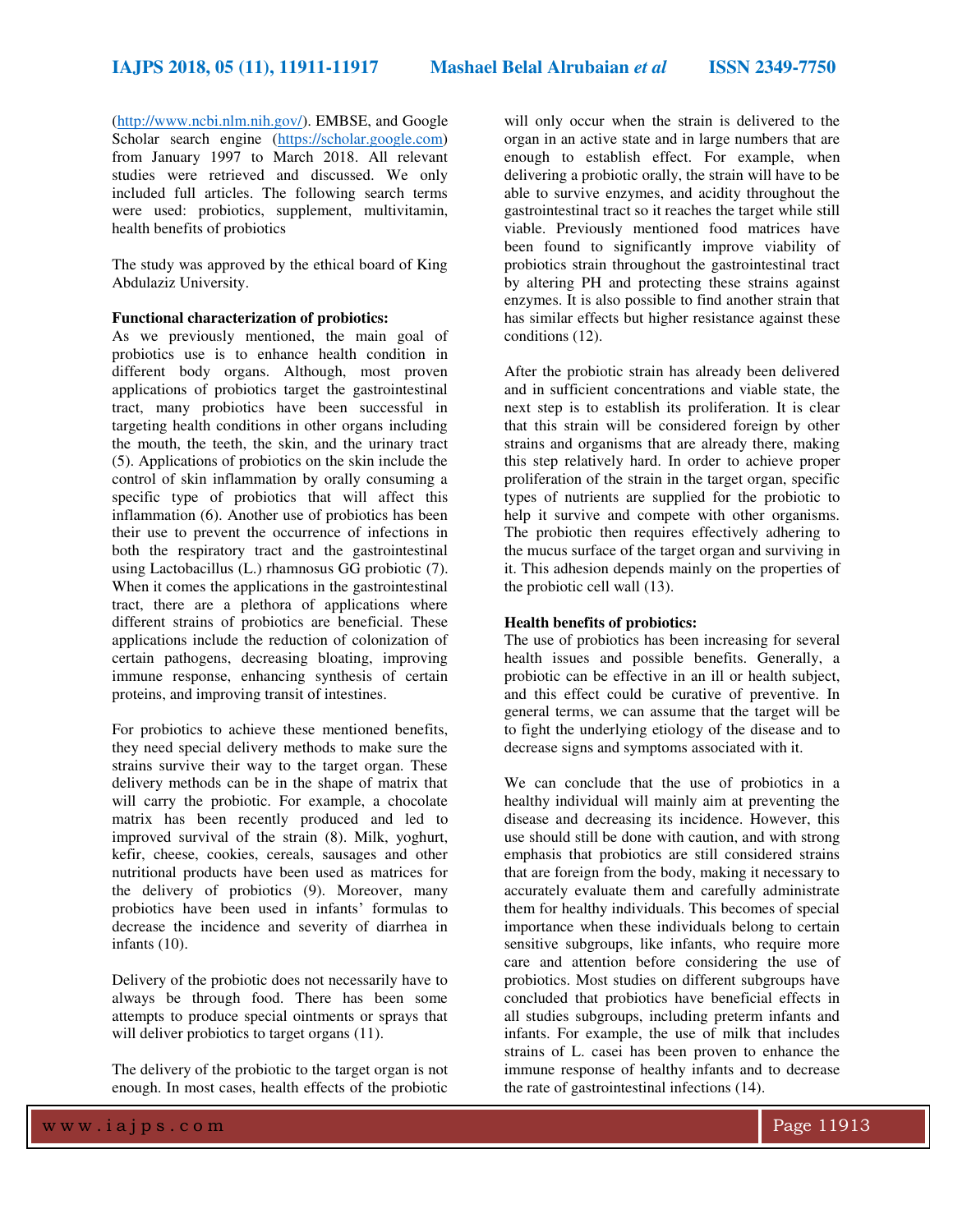Probiotics are also essential in treating disturbed balance of the microbes in a specific region, which is called dysbiosis. For example, dental caries is associated with the development of dysbiosis and a decrease in the concentrations of L. rhamnosus. On the other hand, administration of L. rhamnosus strains will lead to significant lowering of the incidence of dental caries in children (15). Studies have suggested that probiotics are also beneficial when performing orthodontic therapy (16). Bacterial vaginosis is another example of dysbiosis consequences that could be treated using probiotics. Drinking milk that contains L. casei strains has been proven to prevent and treat helicobacter colonization  $(17)$ .

#### **Nutritional functionality of probiotics:**

Some organisms and bacterial strains are capable of producing vitamins making them beneficial to the host by helping compensate for vitamins need. Vitamin K, pyridoxine, biotin, vitamin B12, nicotinic acid, folate, and thiamine can all be produced by organisms present in the bowels (18). This production of vitamins is certainly beneficial for the body and could be considered as a probiotic activity. Another example of nutritional functions of probiotics are the use of lactase-positive probiotics strains that will treat symptoms of lactose intolerance and lactase deficiency (19).

#### **Specific health benefits of probiotics: Acute infectious diarrhea:**

Several studies have been conducted to assess the effects of probiotics in the prevention and treatment of acute diarrhea. Some probiotics strains have been found (in large trials) to have statistically significant clinical benefits in the prevention of communityacquired acute diarrhea. These strains include L. reuteri and L. rhamnosus GG. However, despite being statistically significant, it is still debatable whether this effect is actually clinically significant or not (20).

On the other hand, L. rhamnosus GG strains have been tested for the prevention and treatment of diarrhea that is acquired in day-care centers. Trails on these strains have also found that the effects of probiotics in these cases are minimal and not always apparent, but they also find them to slightly decrease the occurrence of upper respiratory tract infections (21).

When studying hospitalized infants with diarrhea, the use of probiotics (that have actually been proven

efficient in outpatient treatment of diarrhea) have been found to have no significant effects on prevention and treatment of hospital-acquired diarrhea (22).

In general, evidence is currently present in the literature to support the use of the following bacterial strains for the management of acute gastroenteritis in children: L. rhamnosus GG, S. boulardii, for L. reuteri DSM 17938, and and heat-inactivated L. acidophilus LB (23). Enterococcus faecium SF6873 probiotics have also been studied and found to significantly decrease the incidence of diarrheal attacks that last for more than four days (23).

In conclusion, the use of probiotics in acute diarrheal attacks and gastroenteritis, especially in children, is still controversial and debatable. The studying of its cost effectiveness is essential before recommending their use, especially when taking into consideration that most attacks already resolve on their own (24).

#### **Antibiotic-associated diarrhea (AAD):**

A recent meta-analysis that included more than eleven thousand patients concluded that probiotic administration led to a significant reduction in the risk and severity of antibiotics-associated diarrhea (25). Probiotics that include S. boulardii strains were reported to be effective against diarrhea caused by C. difficile (26).

## **Traveler's diarrhea:**

Traveler's diarrhea is a common disease that has significant social and economic burden. Several randomized trials have been conducted to assess the efficacy of probiotics in the prevention and treatment of traveler's diarrhea. Both L. acidophilus and L. rhamnosus GG strains have been found to cause no benefits in the prevention and treatment of travelers' diarrhea (27). On the other hand, probiotics containing S. boulardii strains were found to have small clinical effects in the prevention of traveler's diarrhea (28).

Due to the limited number of trails on the use of probiotics in traveler's diarrhea, and the opposing results in their efficacy, it is still not recommended to use routinely use probiotics neither for prevention nor for treatment of traveler's diarrhea.

#### **Irritable Bowel Syndrome (IBS):**

Several trials have assessed the use of probiotics for the treatment of irritable bowel syndrome in adults. However, no enough data is present on children. In 2009, a systematic review was published in Cochrane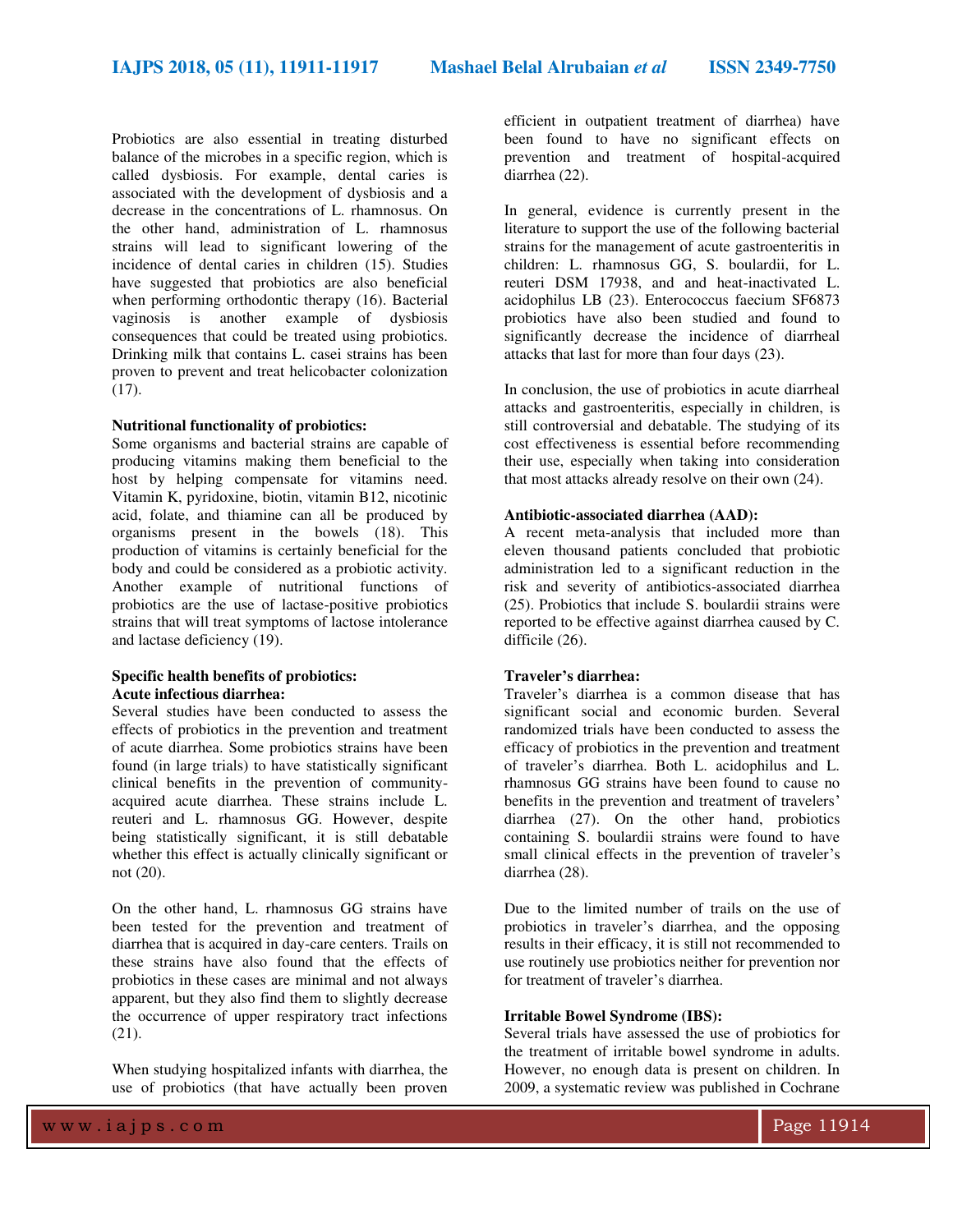and stated that most probiotics have had limited or no effects on reducing symptoms of irritable bowel syndrome (29).

#### **Helicobacter pylori:**

Many studies have assessed the use of probiotics for the treatment of patients who have H. pylori colonizations and/or gastritis. Strains that have been used against H. pylori include Lactobacillus and Bifidobacerium strains, and work by releasing bacteriocins that kill the H. pylori organisms. These mechanisms have been observed in several animal studies. Moreover, clinical trials have proven that probiotics are efficient in the reduction of H. pylori load and improving immunity against it (30). Despite their efficacy in decreasing colonization of H. pylori and improving immune response against it, probiotics have not been found effective in total eradication of the organism (31). It is thought to be beneficial to use probiotics as an adjuvant therapy during triple therapy against H. pylori (32).

#### **Constipation:**

It is frequent for children to suffer from constipation. In such cases, probiotics have been found to possibly have some benefits regarding stool frequency and consistency. However, these benefits have not been established due to the contradictory results by different trials. B. breve strains were found to improve constipation and increase frequency of stool in an open trial (33). B. breve strains were also found to improve consistency and decrease the severity abdominal pain (33). On the other hand, B. lactis strains have been found to be ineffective in the management of constipation in children and infants (34). In a Brazilian study, the administration of yogurt that included B. longhum strains was found to cause improved stool frequency in cases of severe constipation (35).

#### **Colic:**

Almost all infants frequently suffer from colic making parents desperate and afraid of serious medical cases. Several studies have assessed the use of L. reuteri probiotics to decrease these colic attacks in breastfed infants (36). However, results are not consistent regarding the benefits for colic reduction. In fact, a study has concluded that probiotics administration led to longer crying spells in infants (37).

#### **CONCLUSION:**

Probiotics are defined as living organisms that are generally prescribed and ingested by a host to achieve certain health benefits. The use of probiotics has been increasing recently due to their low costs and proven efficacy in improvement of several health problems. Most probiotics target the gastrointestinal tract. However, they can also have benefits in the mouth, teeth, urinary tract, skin, and other organs. For example, probiotics have been used to treat bacterial vaginosis and skin inflammations. To work efficiently, probiotics need to be well delivered to the target organ and reach it with sufficed counts and viable state. Then the probiotic will have to survive the environment and compete with other microorganisms in order to be able to proliferate and achieve its benefits. Benefits of probiotics can be preventive or curative. They can also be used to restore the balance of microorganisms in a specific organ after being disrupted. Probiotics can also have a significant nutritional role by synthesizing vitamins and other necessary nutrition. Acute diarrhea, traveler's diarrhea, constipation, H. pylori, and many other causes can be treated and/or prevented using probiotics.

#### **REFERENCES:**

- 1. **Food and Agriculture Organization (FAO). World HealthOrganization (WHO) (2001):** Report of a joint FAO/WHO expert consul-tation on evaluation of health and nutritional propertiesof probiotics in food including powder milk with live lac-tic acid bacteria, <http://www.fao.org/3/a-a0512e.pdf>
- 2. **Ashwell M (2002):** Concepts of functional foods. Interna-tional Life Sciences Institute (ILSI) Europe, [http://ilsi.eu/wp](http://ilsi.eu/wp-content/uploads/sites/3/2016/06/C2002Con_Food.pdf)[content/uploads/sites/3/2016/06/C2002Con\\_Foo](http://ilsi.eu/wp-content/uploads/sites/3/2016/06/C2002Con_Food.pdf) [d.pdf](http://ilsi.eu/wp-content/uploads/sites/3/2016/06/C2002Con_Food.pdf)
- 3. **Vandenplas Y (2012):** Author's reply: Identification of probiotics byspecific strain name. Aliment Pharmacol Ther., 35:860.
- 4. **European Parliament and Council (2006):** Regulation (EC) No1924/2006 of the European Parliament and of theCouncil of 20 December 2006 on nutrition and healthclaims made on foods. Official Journal of the European Union, [https://eur-](https://eur-lex.europa.eu/LexUriServ/LexUriServ.do?uri=OJ:L:2006:404:0009:0025:EN:PDF)

[lex.europa.eu/LexUriServ/LexUriServ.do?uri=O](https://eur-lex.europa.eu/LexUriServ/LexUriServ.do?uri=OJ:L:2006:404:0009:0025:EN:PDF) [J:L:2006:404:0009:0025:EN:PDF](https://eur-lex.europa.eu/LexUriServ/LexUriServ.do?uri=OJ:L:2006:404:0009:0025:EN:PDF) 

- 5. **Barrons R, Tassone D (2008):** Use of Lactobacillus probiotics for bac-terial genitourinary infections in women: a review. Clin Ther., 30:453-68.
- 6. **Caramia G1, Atzei A, Fanos V (2008):** Probiotics and the skin. ClinDermatol. 26:4-11.
- 7. **Hojsak I, Abdovi´c S, Szajewska H, Milosevi´c M, Krznari´c Z, Kolacek S (2010):**  Lactobacillus G.G in the prevention of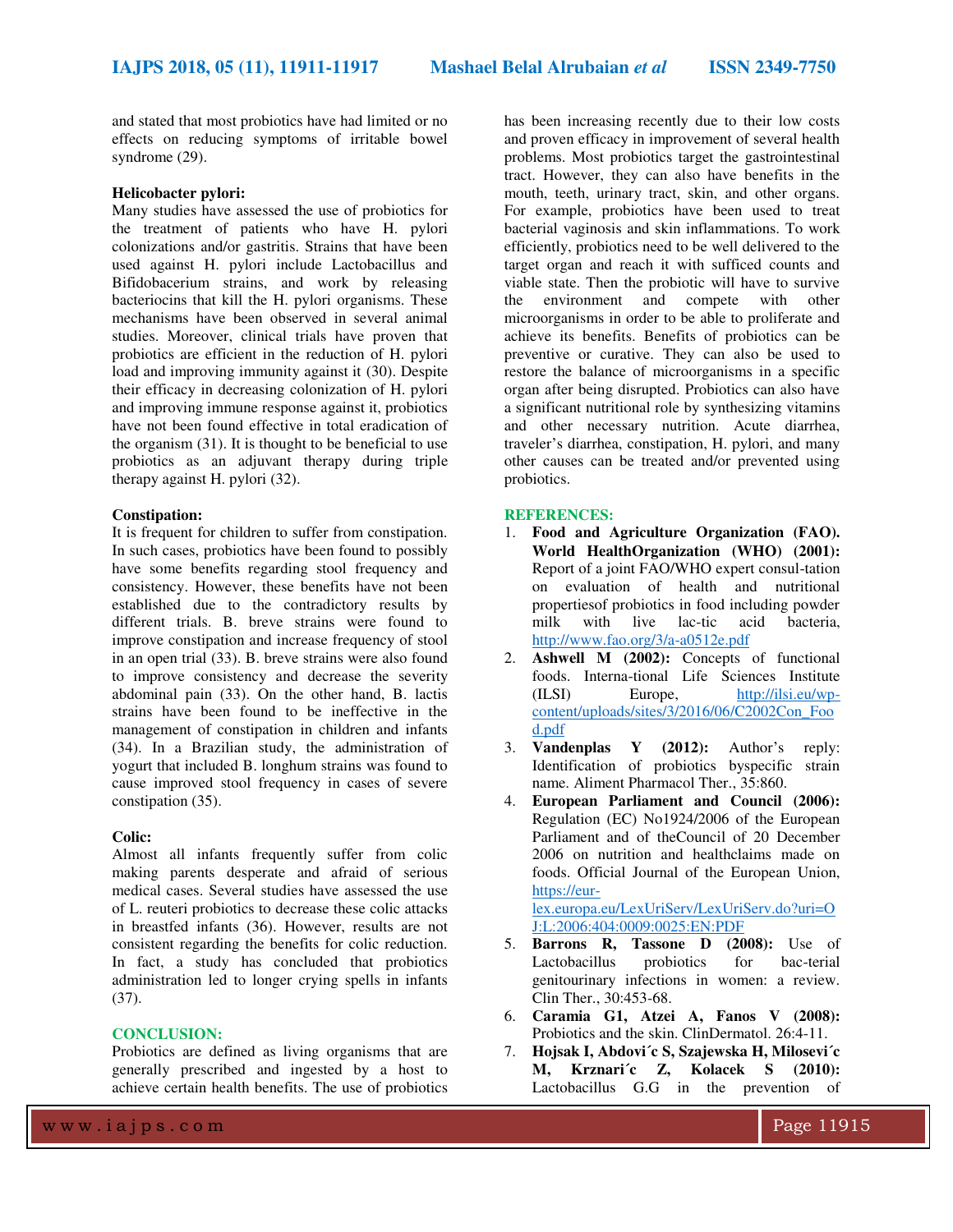nosocomialgastrointestinal and respiratory tract infections. Pediatrics, 125:e1171-7.

- 8. **Possemiers S, Marzorati M, Verstraete W, Van de Wiele T (2010):** Bacteria and chocolate: a successful combination for probioticdelivery. Int J Food Microbiol., 141:97-103.
- 9. **Magalhães KT, Pereira MA, Nicolau A, Dragone G, DominguesL, Teixeira JA et al. (2010):** Production of fermented cheese wheybased beverage using kefir grains as starter culture: evaluationof morphological and microbial variations. Bioresour Technol., 101:8843
- 10. **Foligne B, Dessein R, Marceau M, Poiret S, Chamaillard M, PotB et al. (2007):** Prevention and treatment of colitis with Lactococcuslactis secreting the immunomodulatory Yersinia LcrV protein. Gastroenterology, 862-74.
- 11. **Huseini HF, Rahimzadeh G, Fazeli MR, Mehrazma M, Salehi M (2012):**Evaluation of wound healing activities of kefir products. Burns, 38:719-23.
- 12. **Cook MT, Tzortzis G, Charalampopoulos D, Khutoryanskiy VV (2012):** Microencapsulation of probiotics for gastrointestinal delivery.J Control Release, 162:56-67.
- 13. **Van den Abbeele P, Grootaert C, Possemiers S, Verstraete W,Verbeken K et al. (2009):** In vitro model to study the modulation ofthe mucinadhered bacterial community. Appl Microbiol Bio-technol., 83:349-59.
- 14. **Hatakka K, Savilahti E, Pönkä A, Meurman JH, Poussa T, NäseL, et al. (2001):** Effect of long term consumption of probiotic milk oninfections in children attending day care centres: double blind,randomised trial. BMJ, 322:1327.
- 15. **Näse L, Hatakka K, Savilahti E, Saxelin M, Pönkä A, Poussa T et al. (2001):** Effect of long-<br>term consumption of a probiotic term consumption of a bacteriumLactobacillus rhamnosus GG, in milk on dental caries and cariesrisk in children. Caries Res., 35:412-20.
- 16. **Sarantos SR (2006):** The importance of probiotic supplementationin conjunction with orthodontic therapy. J N J Dent Assoc., 77:10-3.
- 17. **Cats A, Kuipers EJ, Bosschaert MA, Pot RG, Vandenbroucke-Grauls CM, Kusters JG (2003):** Effect of frequent consumptionof a Lactobacillus casei-containing milk drink in Heli-cobacter pylori-colonized subjects. Aliment Pharmacol Ther., 17:429-35.
- 18. **Santos F, Vera JL, van der Heijden R, Valdez G, de Vos WM,Sesma F et al. (2008):** The complete coenzyme B12 biosynthesisgene

cluster of Lactobacillus reuteri CRL1098. Microbiology, 154:81-93.

- 19. **de Vrese M, Stegelmann A, Richter B, Fenselau S, Laue C,Schrezenmeir J (2001):**  Probiotics ---compensation for lactase insufficiency. Am J Clin Nutr. 73:421-9.
- 20. **Agustina R, Kok FJ, van de Rest O, Fahmida U, FirmansyahA, Lukito W et al. (2012):** Randomized trial of probiotics and cal-cium on diarrhea and respiratory tract infections in Indonesianchildren. Pediatrics, 129:1155-64.
- 21. **Guandalini S. Probiotics for prevention and treatment of diarrhea (2011):** J Clin Gastroenterol., 45:149---53.
- 22. **Wanke M, Szajewska H (2012):** Lack of an effect of Lactobacillusreuteri DSM 17938 in preventing nosocomial diarrhea in chil-dren: a randomized, double-blind, placebo-controlled trial. J Pediatr., 161:40--3.
- 23. **Szajewska H, Guarino A, Hojsak I, Indrio F, Kolacek S, ShamirR et al.(2014):** Use of probiotics for management of acute gastroenteritis: a position paper by the ESPGHAN Working Groupfor Probiotics and Prebiotics. J Pediatr Gastroenterol Nutr., 58:531-9.
- 24. **Phavichitr N, Puwdee P, Tantibhaedhyangkul R (2013):** Cost-benefitanalysis of the probiotic treatment of children hospitalizedfor acute diarrhea in Bangkok. Thailand Southeast Asian J TropMed Public Health, 44:1065-71.
- 25. **Hempel S, Newberry SJ, Maher AR, Wang Z, Miles JN, Shan-man R et al. (2012):** Probiotics for the prevention and treatment ofantibioticassociated diarrhea: a systematic review and meta-analysis. JAMA. 307:1959-69.
- 26. **McFarland LV (2006):** Meta-analysis of probiotics for the preven-tion of antibiotic associated diarrhea and the treatment ofClostridium difficile disease. Am J Gastroenterol., 101:812-22.
- 27. **Hilton E, Kolakowski P, Singer C, Smith M (1997):** Efficacy of Lacto-bacillus GG as a diarrheal preventive in travelers. J Travel Med., 4:41-3.
- 28. **McFarland LV (2010):** Probiotics and diarrhea. Ann Nutr Metab., 57:10-1.
- 29. **Huertas-Ceballos AA, Logan S, Bennett C, Macarthur C (2009):** Dietaryinterventions for recurrent abdominal pain (RAP) and irritablebowel syndrome (IBS) in childhood. Cochrane Database SystRev., doi: 10.1002/14651858.CD003019.pub3.
- 30. **Yang YJ, Sheu BS (2012):** Probioticscontaining yogurts suppressHelicobacter pylori load and modify immune response andintestinal